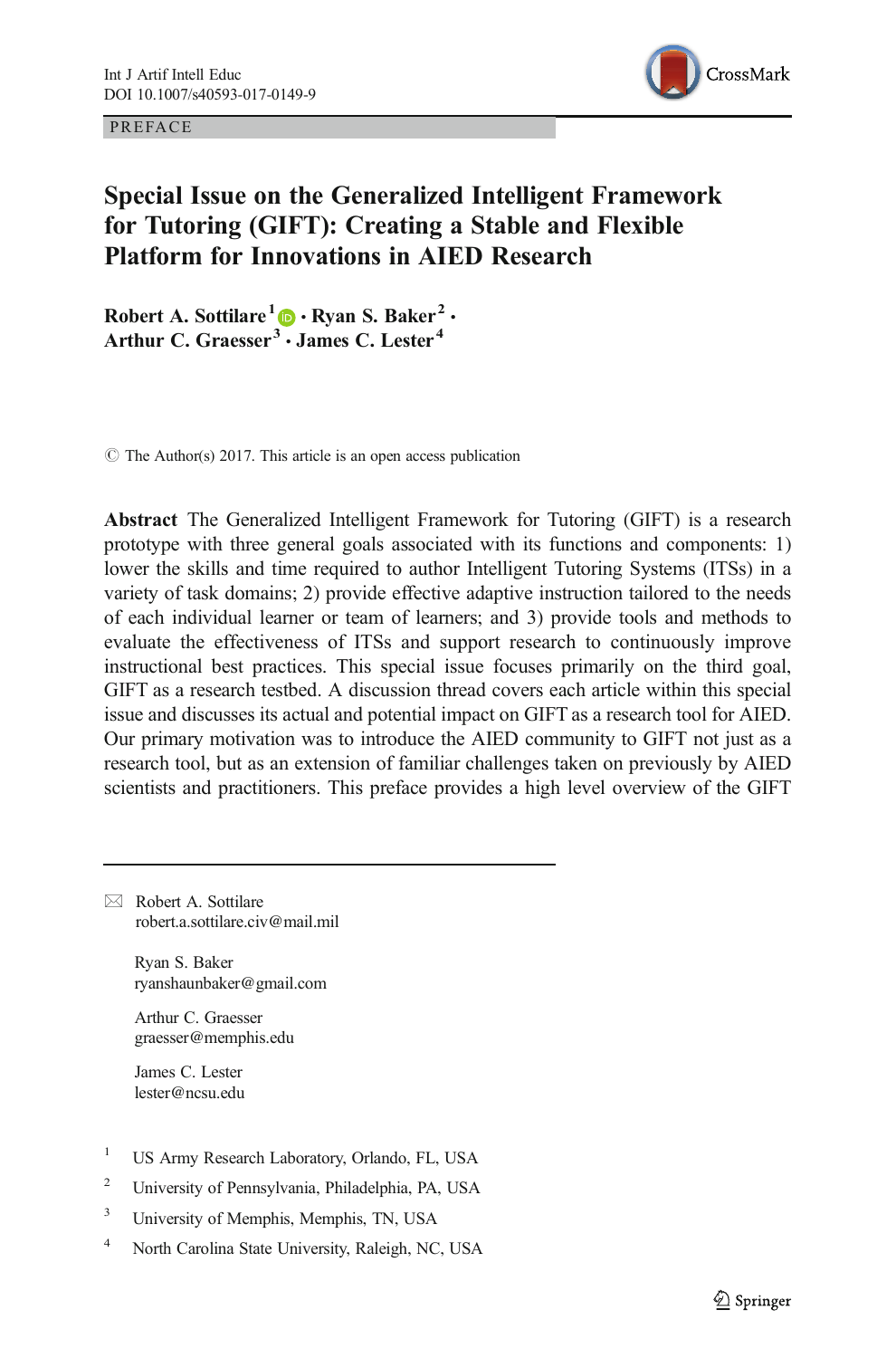functions (authoring, instructional delivery and management, and experimentation) and presents its primary design principles. To learn more about GIFT, freely access the software, documentation, and associated technical papers visit [www.GIFTtutoring.org.](http://www.gifttutoring.org)

Keywords Adaptive instruction · Affect · Affect sensitivity · Authoring · Generalized intelligent framework for tutoring (GIFT)  $\cdot$  Instructional management  $\cdot$  Psychomotor tasks  $\cdot$ Teams. Taskwork . Teamwork . Testbed

## Introduction

The primary purpose of this special issue is to introduce AIED researchers to the experimentation capabilities of the Generalized Intelligent Framework for Tutoring (GIFT) (Sottilare et al. [2012](#page-12-0); Sottilare et al. [2017a](#page-12-0), [2017b\)](#page-12-0), a research prototype sponsored and developed by the US Army Research Laboratory (ARL). GIFT's design goals are: 1) to lower the skills and time required to author Intelligent Tutoring Systems (ITSs) in a variety of task domains; 2) to deliver effective and efficient adaptive instruction that is tailored to the needs of each individual learner or team of learners; and 3) to provide tools and methods to evaluate the effectiveness of ITSs and support research to continuously improve instructional best practices. These three design goals are aligned with authoring, instructional management, and evaluation, respectively.

While our primary goal was to expose the AIED community to GIFT as a research tool, our major motivation is to engage AIED scientists and practitioners in shaping its design and future functionality. GIFT's design goals should be familiar to the AIED community and place GIFT in the category of "shell" tutors, "a generalized framework for building ITSs^ (Murray [1999\)](#page-11-0), but GIFT also provides a user interface and logic to Ballow non-programmers to formalize and visualize their knowledge^ (Murray [1999\)](#page-11-0). The principles that have shaped GIFT are based on the individual and team (collaborative) instructional literature which includes a heavy foundation in the AIED and computer-supported collaborative learning (CSCL) literature.

The GIFT software represents a substantial body of work and has been applied widely. We believe it may provide a useful platform for the broader AIED community. To learn more about GIFT and its design, we direct your attention to [www.](http://www.gifttutoring.org) [GIFTtutoring.org](http://www.gifttutoring.org) for details and documentation about GIFT and its authoring, instructional management, and evaluation (testbed) functions. GIFT software is also available as a free download ([https://gifttutoring.org/projects/gift/files\)](https://gifttutoring.org/projects/gift/files) or may be used freely in our cloud-based application [\(https://cloud.gifttutoring.org/dashboard/#login\)](https://cloud.gifttutoring.org/dashboard/%23login). We invite the AIED community to explore GIFT and bend it to their needs. Opportunities to influence the design and functionality of GIFT may be posted on our online forum (<https://www.gifttutoring.org/projects/gift/boards>) or by sharing your thoughts and experiences at our annual GIFT Users Symposium (GIFTSym).

## Gift Functions

While the main elements of most ITSs include models of learners, instruction, and knowledge/skill domains, there are three functions that tie these models together and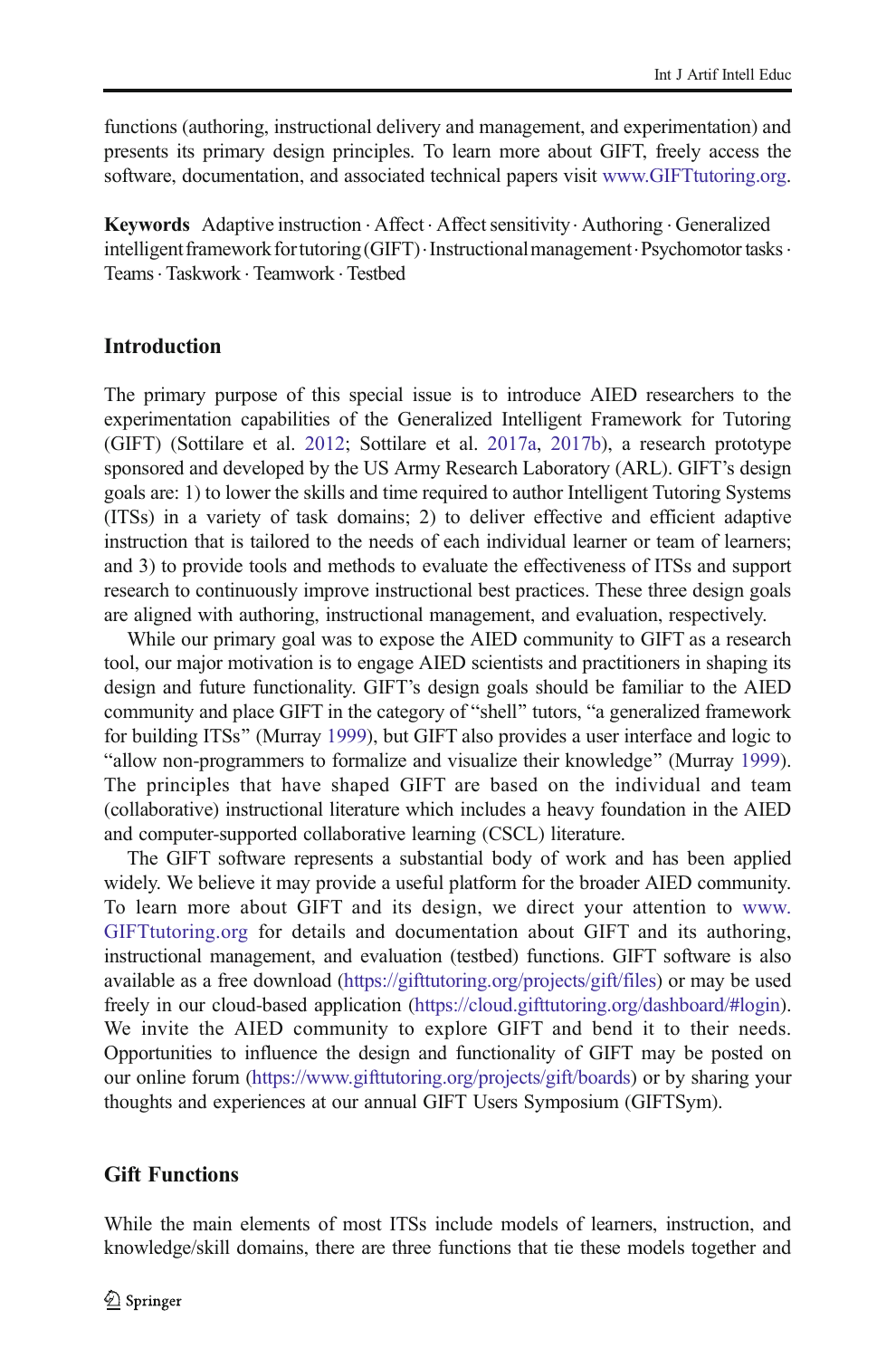encompass both offline and real-time processes to create, deliver, and understand the influence of instruction provided by ITSs. In GIFT, these processes are represented in the architecture, tools, models, and methods as the authoring, instructional management, and evaluation functions.

## Authoring Functions

One major goal of GIFT authoring is to lower the skills and time required to author ITSs in a variety of task domains. The design goals for authoring have been adapted from Murray [\(1999](#page-11-0), [2003](#page-11-0)) and Sottilare and Gilbert [\(2011](#page-12-0)). GIFT authoring is composed of policies, tools and methods to enable authors (instructional designers, developers, instructors/teachers, course managers, and subject matter experts) to: 1) create ITSs without knowledge of instructional design principles or software programming; 2) curate (search for and organize) content to accurately represent instructional domains (cognitive, affective, psychomotor, and social); and 3) sequence them for presentation to learners based on their hierarchical or dependency relationships. Associated authoring objectives include ease of use, support for rapid prototyping, collaborative authoring, and rapid integration of external environments (e.g., simulators, serious games, webpages) to reduce development time/cost and promote interoperability and reuse.

In 2011, the US Army Research Laboratory began to define desirable characteristics of authoring systems for both individual learners and teams (Sottilare et al. [2011\)](#page-12-0) that included interoperability with external environments (e.g., simulations, serious games). GIFT's linkage with external environments builds on an AIED concept called RIDES which featured embedded graphical simulations and simulation-centered tutorials authored and delivered using the same authoring tool (Munro et al. [1997](#page-11-0)). GIFT generalized the RIDES concept to allow any external environment to pass and receive instructional data via a standardized GIFT gateway.

Today, GIFT authoring tools include a standard gateway specification for interacting with all types of external environments and course objects to interface with games (e.g., Virtual BattleSpace, Virtual Medic), simulations (e.g., excavator simulator, Newtonian Talk), applications (e.g., Microsoft PowerPoint, Media Semantics Virtual Characters), and physiological/behavioral sensors (e.g., Zephyr Bioharness, Microsoft Kinect, Emotiv Epoc EEG). The course objects require no programming and may be added to a GIFT-based tutor through a simple drag and drop. New games, simulations, applications, and sensors can be added with minor programming to define enumerations (e.g., high/moderate/low trust) as public classes of information available to GIFT for assessment. GIFT is now also Learning Tools Interoperability (LTI) compliant to begin supporting adaptive instruction with EdX and other Massive Open Online Course (MOOC) delivery platforms.

## Instructional Management Functions

The primary goal of GIFT instructional management is to deliver effective and efficient adaptive instruction that is tailored to the needs and preferences of each individual learner or team of learners. The design objectives for instructional management include delivery of instruction (e.g., content, feedback, support,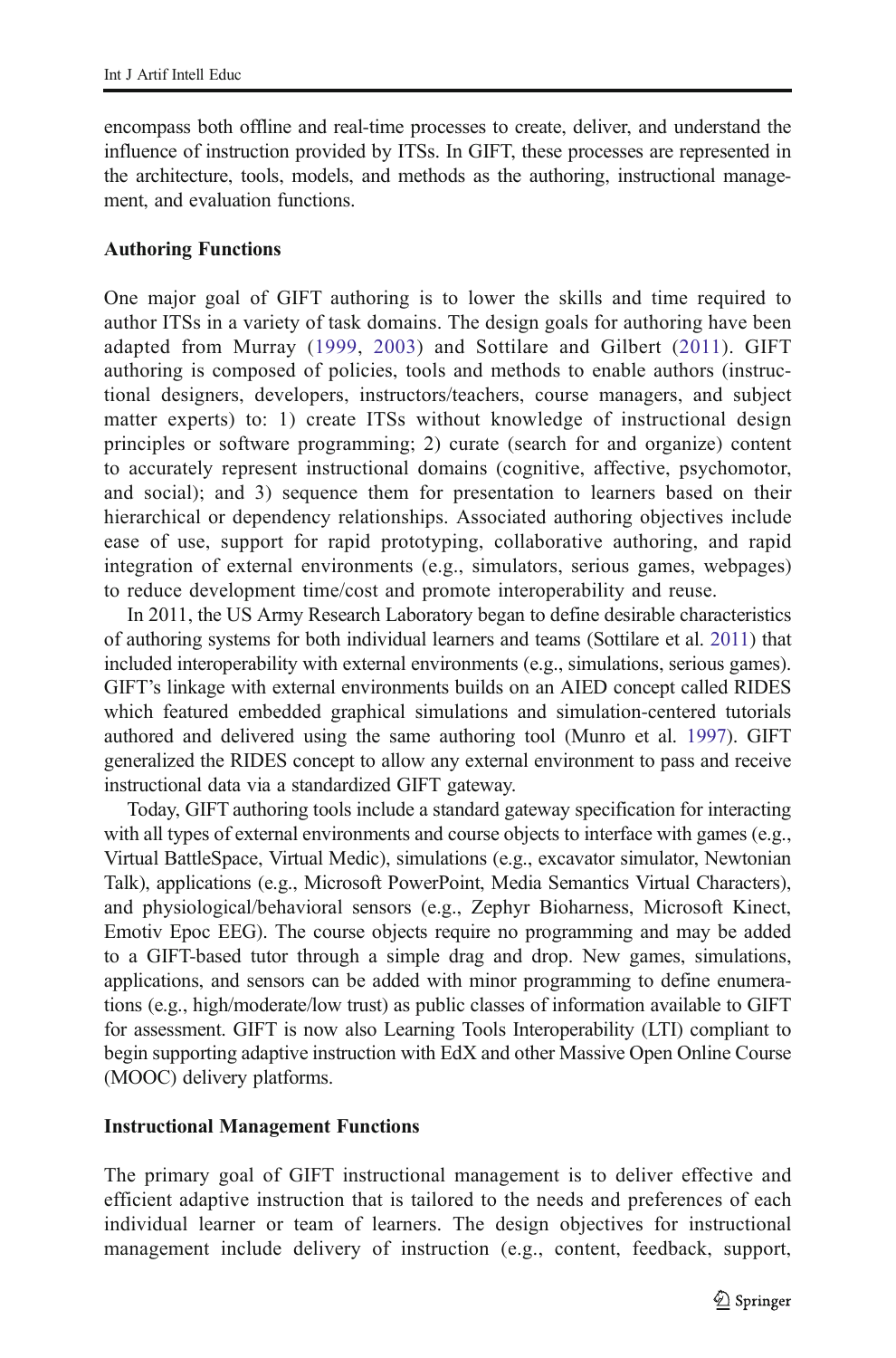direction) to individuals and teams in a variety of locations (e.g., distributed learning, mobile learning) and on a variety of computing devices (e.g., laptops, smartphones, tablets, workstations). Instructional management integrates instructional best practices derived from experimentation and reviews of the empirical literature. As a modular architecture, GIFT also allows users to integrate new pedagogical models, instructional strategies, or instructional tactics from other tutoring systems into GIFT. Associated objectives are to: 1) model and adapt to individual differences (e.g., states, traits, preferences) that influence learning and performance; 2) manage the pace, direction, and challenge level of the instruction; and 3) manage the interplay of learning, performance, retention, and transfer of skills.

To support the development of optimized instructional strategies and tactics, GIFT is deeply grounded in learning theory, tutoring theory, and motivational theory. The learning theories applied in GIFT cover a large landscape: building on prerequisites and conditions of instruction (Gagne [1985\)](#page-10-0), component display theory (Merrill [1983](#page-11-0)), cognitive learning (Anderson et al. [2001;](#page-10-0) Koedinger et al. [2012](#page-11-0)), affective learning (Bower [1992;](#page-10-0) D'Mello and Graesser [2012\)](#page-10-0), psychomotor learning (Simpson [1972](#page-11-0)), and social learning (Adamson et al. [2014](#page-10-0); Soller [2001;](#page-11-0) Sottilare et al. [2011\)](#page-12-0). In attempts to model expert human tutors, GIFT considers the Intelligent, Nurturant, Socratic, Progressive, Indirect, Reflective, and Encouraging (INSPIRE) model of tutoring success (Lepper et al. [1997\)](#page-11-0) and the one-to-one tutoring process documented by Graesser et al. [\(2017\)](#page-11-0) in the development of GIFT instructional strategies and tactics.

The GIFT architecture accommodates learner-centric approaches in addition to architectureGIFTinstructional management capabilities that are sensitive to learner states, traits, and preferences. Self-regulated learning is encouraged through open learner models that allow learners to decide what to learn next and to inspect their progress in mastering the subject matter and their measured psychological attributes (Bull and Kay [2008\)](#page-10-0). As its design goals are realized, GIFT continues to be used in new and more complex domains. A new evolving capability is the development of architectural services to support the tutoring of groups (e.g., team taskwork tutoring, teamwork tutoring, collaborative learning, and collaborative problem solving) through intelligent, computer-guided instruction as defined below:

- team taskwork tutoring focused on developing proficiency in task domains requiring more than one member to accomplish the task (Salas [2015\)](#page-11-0).
- teamwork tutoring focused on enhancing coordination, cooperation, and communication among individuals on a team to achieve a shared goal (Salas [2015\)](#page-11-0).
- $collaborative learning "a situation in which two or more people learn or attempt$ to learn something together" (Dillenbourg [1999](#page-10-0), p. 1) which may or may not require more than one member to accomplish once learned.
- $collaborative problem solving$  "the capacity of an individual to effectively engage in a process whereby two or more agents [human or computer-simulated] attempt to solve a problem by sharing the understanding and effort required to come to a solution and pooling their knowledge, skills and efforts to reach that solution" (PISA [2017](#page-11-0), p. 6).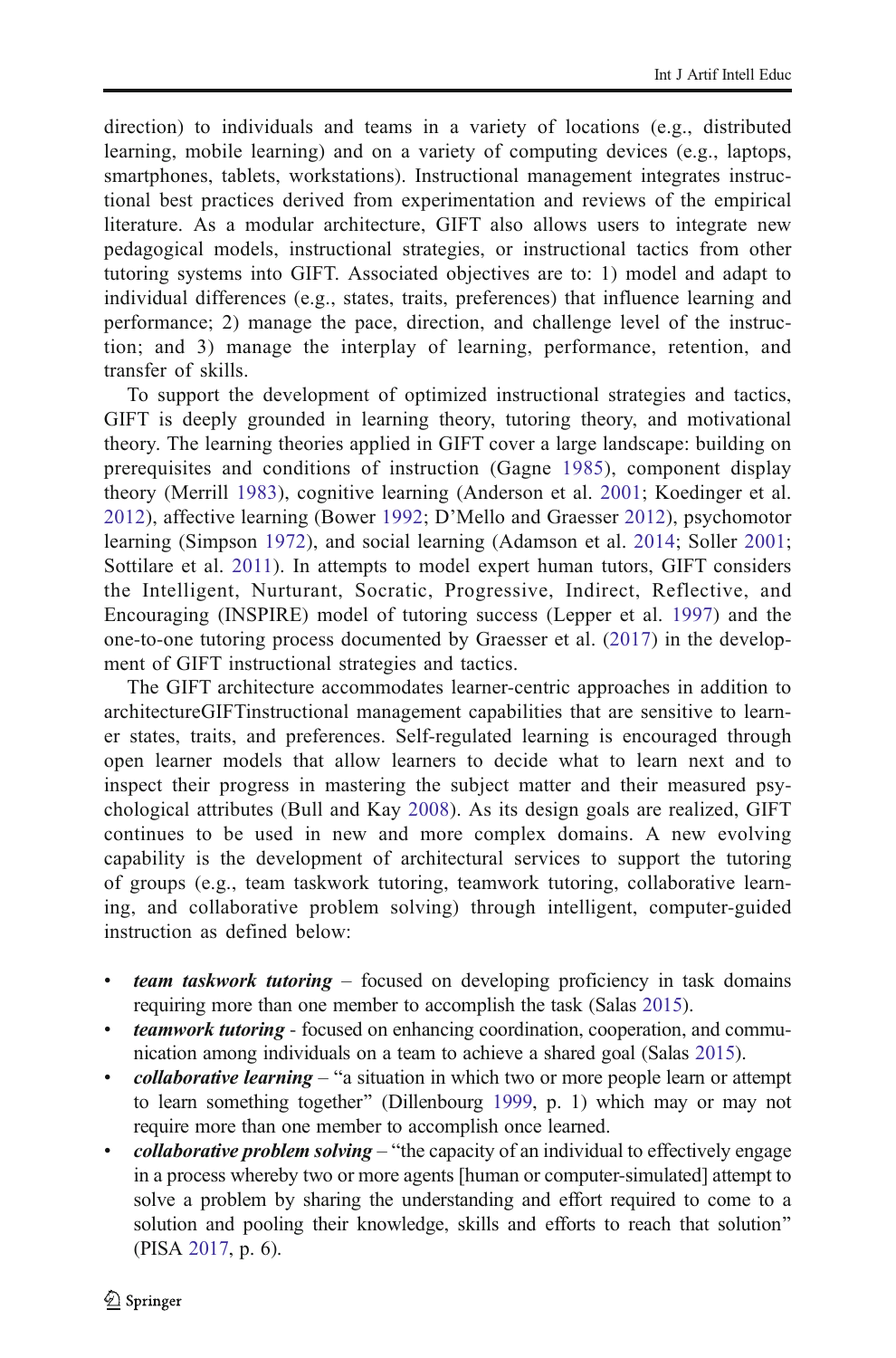### Evaluation Functions

The GIFT evaluation functions emphasize capabilities to support the empirical evaluation of adaptive instructional methods, ITSs, and their component technologies. The evaluation capabilities in GIFT can be used as a testbed (see Fig. 1) to determine the effect of environmental attributes, tools, models, and methods on engagement, learning, performance, retention, reasoning, and transfer of skills.

The purpose of the GIFT evaluation function is to allow ITS researchers to experimentally assess and evaluate ITS technologies (ITS components, tools, and methods). Figure 1 illustrates an analysis testbed methodology that has been implemented in GIFT to support experimentation. This testbed methodology, derived from Hanks et al. [\(1993](#page-11-0)), supports manipulation of the learner model, instructional strategies, and domain-specific knowledge within GIFT. It is used to evaluate manipulated or measured variables within the learning effect model (Sottilare [2012](#page-11-0); Sottilare et al. [2013](#page-12-0)).

The testbed is based upon the notion that testbeds have three critical roles related to three major phases of research. During the exploratory phase, agent behaviors need to be observed and classified in broad categories. This can be performed in an experimental environment, using the methods of educational data mining (Baker and Yacef [2009\)](#page-10-0) to study the relationship between specific agent behaviors, the development of learner behaviors over time, and learner outcomes. During the confirmatory phase, the testbed is needed to allow more strict characterizations of agent behavior to test specific hypotheses and compare tools and methods.

Specifically, the GIFT evaluation function enables the comparison/contrast of ITS elements and assessment of their effect on learning outcomes (e.g., engagement, knowledge or skill acquisition, retention, reasoning, and transfer of skills). Finally, in order to generalize results, replication of conditions and associated measurement must be possible. Just as it does for instruction, GIFT enables experiment authors to define measurement and assessment methods to discern learner states and to record contextual data (e.g., conditions in the environment) during evaluations.



Fig. 1 GIFT evaluation testbed methodology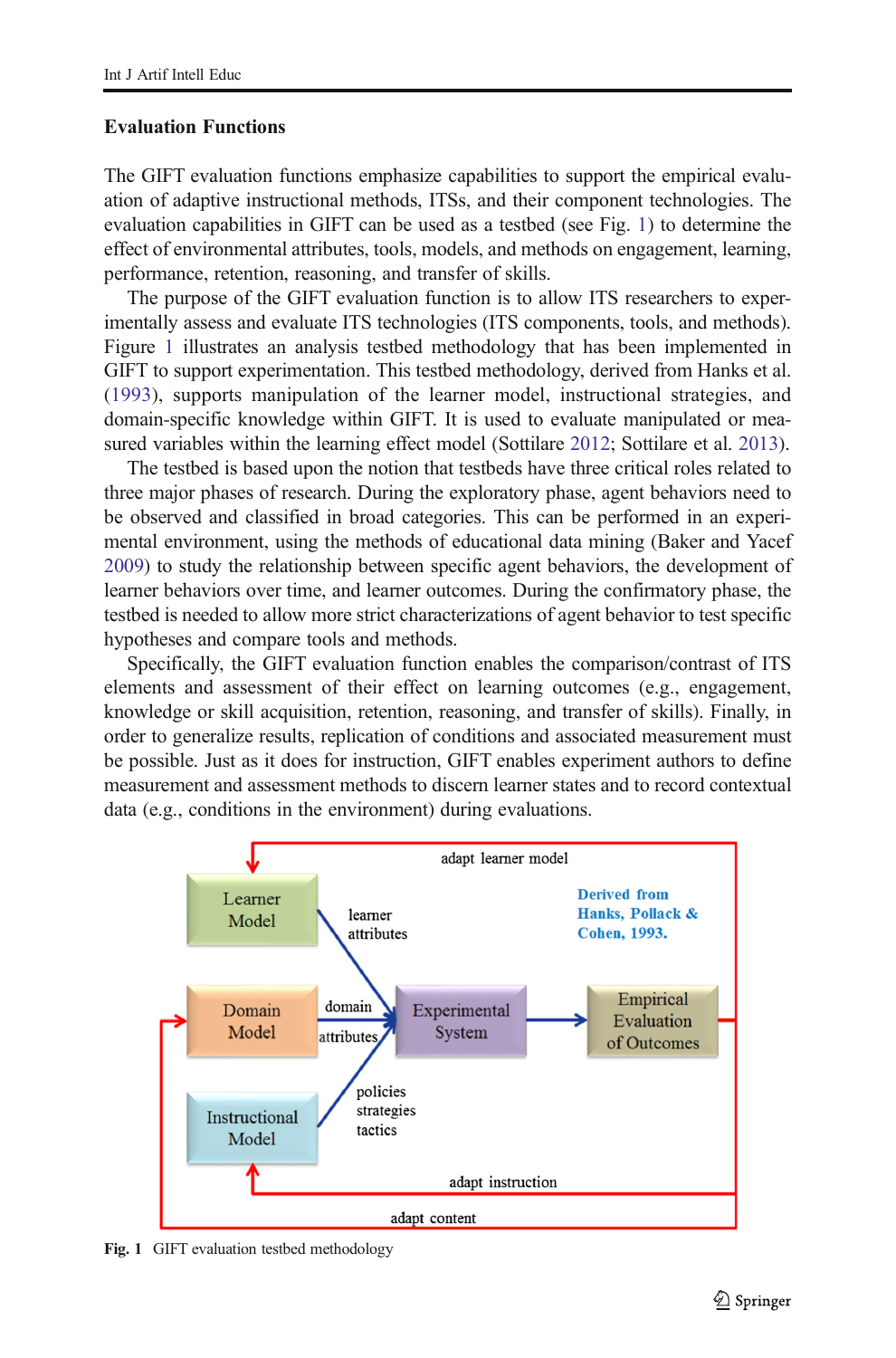## Gift as an Experimental Tool for AIED Research

While GIFT has been used as an ITS authoring and experimental tool across a variety of task domains including more traditional topics in science, technology, education, and mathematics (STEM) (e.g., Renduchitnala and Matthews [2017](#page-11-0); Warta [2017](#page-12-0)), this special issue focused on three distinctive topics: 1) sensitivity to learner affect (DeFalco et al. [2017](#page-10-0)), adaptive training of psychomotor tasks (Goldberg et al. [2017\)](#page-11-0), and 3) adaptive instruction of teams (Fletcher and Sottilare [2017](#page-10-0); Gilbert et al. [2017;](#page-11-0) Sottilare et al. [2017a,](#page-12-0) [2017b\)](#page-12-0). Although each article describes a functional capability of significant importance to military training and education, we propose that the processes described therein could easily be transferred and applied to parallel civilian training and educational domains.

The articles in this special issue also focused on two fundamental questions. First, how GIFT has been used as an experimental tool to develop models or enhance pedagogy in ITS. Second, how might GIFT be used to validate concepts derived from the literature. The following discussion identifies different ways that the articles address these questions.

## GIFT as a Testbed to Build and Embed Affect Sensitivity

There have been a range of papers that have presented models with the ability to automatically detect affect during online learning (see reviews by Baker and Ocumpaugh [2014](#page-10-0) and Calvo and D'Mello [2010,](#page-10-0) for instance). However, relatively few of these models have actually been built into running systems, and fewer still have been used to drive affective intervention, as noted in a review by D'Mello and his colleagues (D'Mello et al. [2014\)](#page-10-0). There has been additional work since then – see, for instance, Grawemeyer et al. ([2017](#page-11-0)) – but the relatively small number of examples since then represents an argument that this combination of factors is difficult to bring together.

Perhaps the best-known (and most successful) example of this line of work is the work on the Affective AutoTutor by D'Mello and colleagues (D'Mello et al. [2010\)](#page-10-0). In this system, a set of physical sensors were combined with interaction data and selfreports of student affect to develop a model that could automatically infer student affect. The resultant model was then embedded into AutoTutor, a natural languagebased intelligent tutoring system. AutoTutor responded to negative student affect with encouraging and supportive messages; a randomized experiment determined that it led to better learning outcomes for learners with initial low domain knowledge. In related work within a speech-based intelligent tutor, Grawemeyer et al. ([2017](#page-11-0)) found that affective support based on automated detection of student affect reduced boredom and off-task behavior.

However, beyond even the technical challenges in conducting this kind of research, affective design remains a difficult art, and not all studies in this area have yielded positive effects. Forbes-Riley and Litman [\(2011](#page-10-0)) extended a speech-based intelligent tutoring system (ITSPOKE) with the ability to automatically detect student uncertainty, inferred from the acoustic and prosodic properties of student speech. They then used the detection to drive the provision of additional instruction to resolve the uncertainty. However, a randomized experiment did not find a significant difference between the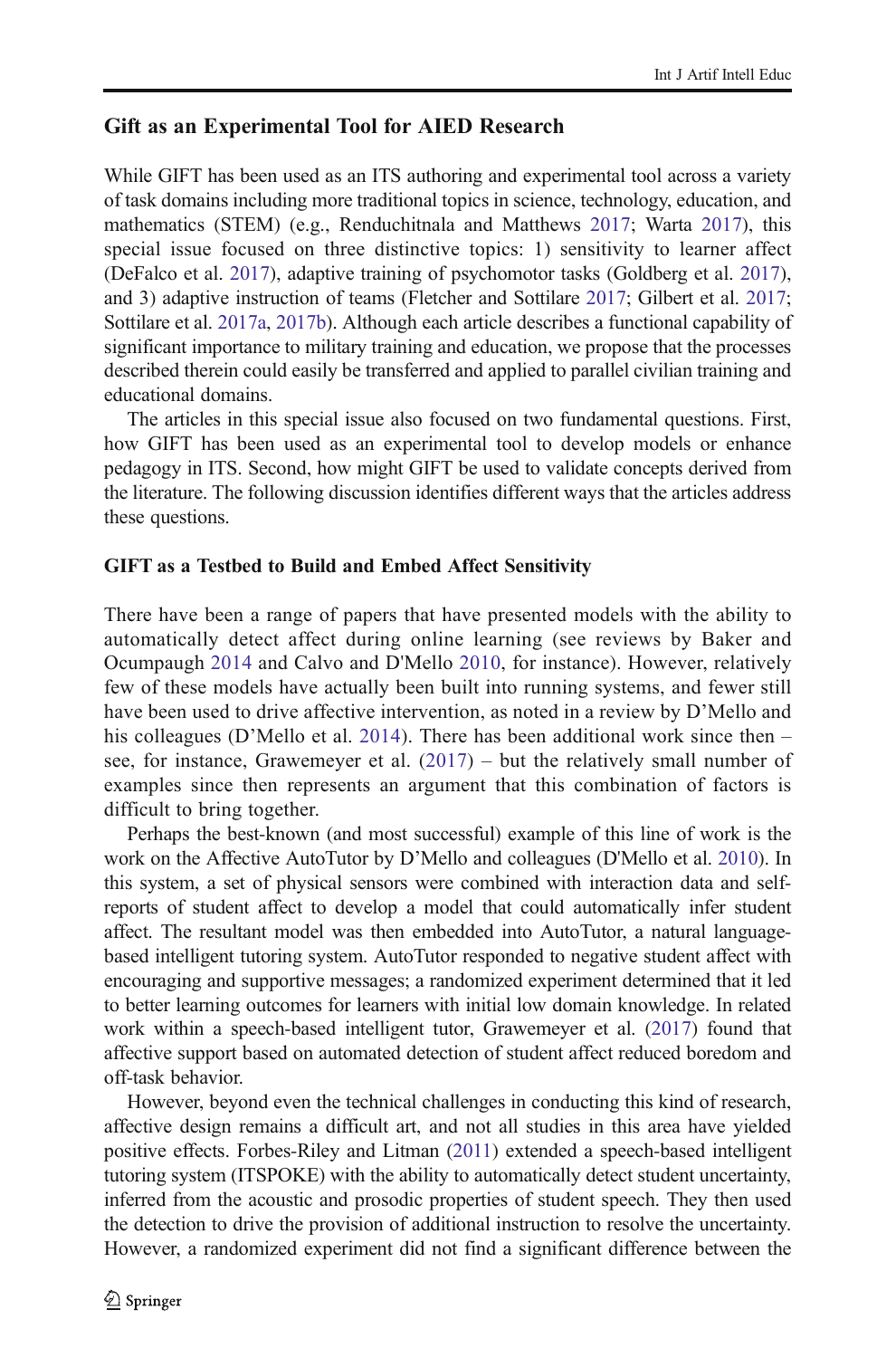experimental condition and a control condition without affect-sensitivity. A similar null result was obtained in work by Burleson and Picard [\(2007\)](#page-10-0), who used a range of physical sensors to detect student affect, and embedded the resultant models into a learning system that taught learners how to solve the Towers of Hanoi problem. The models were used to drive messages that told learners they could succeed at solving the problems and get better. In an experimental study, no main effects were found for the intervention.

In this special issue, DeFalco et al. ([2017](#page-10-0)) presents the entire process of developing an affect-sensitive system, including affect detection research, the embedding of the resultant models in a running system, and the use of those models to drive affective interventions. This paper shows that GIFT can be used to obtain data for detector development, and that the resultant models – both models based on student interaction and models based on physical sensors – can be embedded back into GIFT for reuse. Next, the GIFT framework was used to build and embed affect sensitivity into the ITS's responses. Finally, GIFT was used to run an experimental study investigating the impacts of affective interventions on a variety of student outcomes. The example provided by DeFalco et al. [\(2017\)](#page-10-0) could easily form a template for future research to examine the sensitivity of instructional methods and to conduct validation studies or to examine the impact of various adaptive instructional tools or methods.

#### GIFT as a Testbed for Developing and Evaluating Tutors for Psychomotor Tasks

The US Army has been interested in extending the effectiveness of ITSs beyond the cognitive task domains currently prevalent. A key aspect of this objective is supporting one-to-one tutoring for individuals learning psychomotor tasks that are assessed by measures such as speed, accuracy, balance, and coordination (Simpson [1972\)](#page-11-0). In exploring the artificial intelligence in education (AIED) literature, Santos [\(2016\)](#page-11-0) posed the challenges of modeling psychomotor interaction and providing personalized support for psychomotor tasks that ranged from sports to surgical procedures to sign language. Since the AIED literature addressing tutoring of psychomotor tasks is lagging with respect to cognitive domains, we suggest that the development and validation of measures, expert models, and adaptive support for psychomotor tasks could benefit from tools and processes in the GIFT testbed. The evolution of unobtrusive sensors provides opportunities to measure physical movement at a distance with a high degree of accuracy. Low cost sensing methods may enable sufficient tracking of psychomotor tasks for individuals, but have some limitations in tracking multiple learners. Examples of current and emerging research examining ITS capabilities to train individual psychomotor task domains are provided in the discussion that follows.

Sottilare and LaViola ([2015](#page-12-0)) examined the use of smart glass technologies to support the adaptive instruction for land navigation, also known as orienteering. During land navigation tasks, learners plan and conduct routes of travel. Since each route of travel is unique, GIFT is currently being extended to allow learners to plan routes as a means of developing unique expert models. Measures of success are based on variance of the actual route on real terrain from this unique expert model built from route planning on virtual terrain.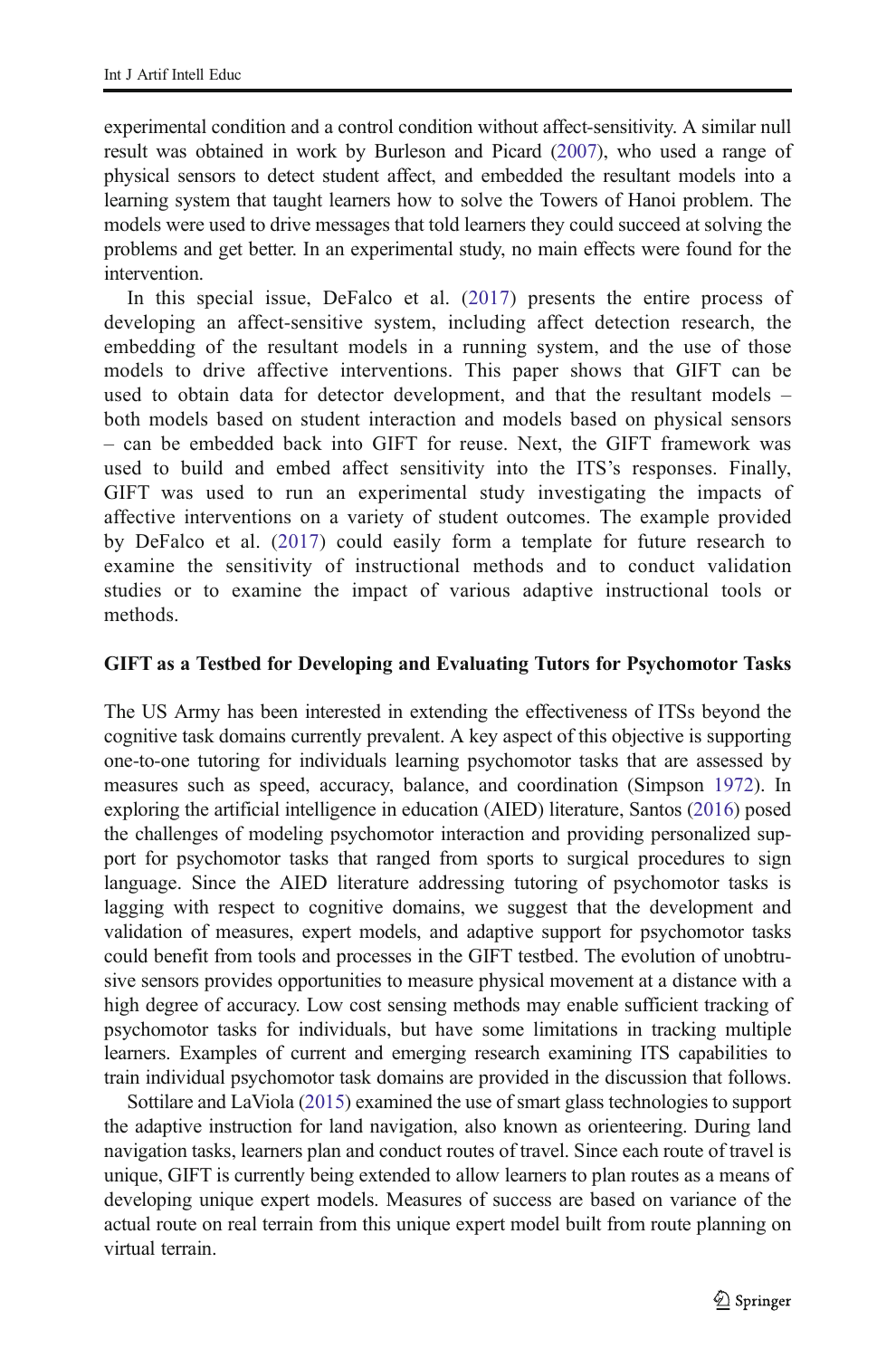Sottilare et al. [\(2016](#page-12-0)) examined the use smart glass technologies and pressure sensors to support hemorrhage control training during triage. The physical aspects of the hemorrhage control task were simulated as learners applied tourniquets and pressure bandages to control bleeding injuries. In this proof-of-concept, the tourniquets and bandages contain pressure sensors which can be used to measure the learner's ability to stem blood flow based on pressure readings. Smart glasses were used to support handsfree feedback to the learner during task execution. In this instance, the GIFT testbed can be used to select the pressure sensor that is most representative of the actual task and also the most reliable. The GIFT testbed can also be used to refine the training tasks to optimize learning, performance, retention, and transfer of skills from training to operations.

As a proof of concept, Goldberg et al. ([2017\)](#page-11-0) discuss the use of GIFT as a testbed to develop and validate models for rifle marksmanship in this special issue. GIFT was used to develop an adaptive tutor and a gateway to link adaptive instructional best practices with an evolving marksmanship simulation environment. The resulting GIFT-based tutoring testbed was used to present rifle marksmanship tasks and collect learner data from a set of experts. This expert data was used to build an expert model which could subsequently be used to compare learner and expert performance. This testbed methodology is being expanded to include other psychomotor tasks to demonstrate its flexibility.

### GIFT as a Testbed to Validate Team or Shared Modeling

Next, we examine how GIFT could be used to validate team models based on investigations within the literature. Meta-analyses of the literature may be conducted to identify the significance/impact of various tutoring mechanisms, but given that the context or conditions are different for each reported effect size, it is still necessary to validate these relationships across a variety of domains in order to generalize the results. The AIED literature has focused heavily on ITSs as collaboration support for groups attempting to solve problems or learn knowledge/skills together (Adamson et al.  $2014$ ). Dillenbourg [\(1999,](#page-10-0) p. 1) defined collaborative learning as "a situation in which two or more people learn or attempt to learn something together".

The computer-supported collaborative learning (CSCL) literature is focused on groups working together to accomplish shared goals where they are responsible to maximize their own learning and the learning of all other group members (Johnson and Johnson [1986,](#page-11-0) [1999](#page-11-0)). The approach and objectives for collaborative problem solving may be most similar with teamwork tutoring. Both are focused on guiding the interactions between team members to optimize the pursuit of their goals. Both collaborative problem solving and teamwork instructional methods may be generalized (e.g., scientific method) as domain-independent processes, but there also domaindependent elements to collaborative problem solving. Whereas collaborative learning, collaborative problem solving, and team taskwork focus on learning in specific domains, teamwork tutoring is focused on improving the processes (e.g., communication, coaching, conflict management, cooperation) within the team so the team might function more efficiently and effectively in future domains of instruction and operation. Whatever the similarities or differences, the shared opportunity is that the GIFT testbed could also be used to validate collaborative learning, collaborative problem solving, or team tutoring functions in both AIED and CSCL tutors.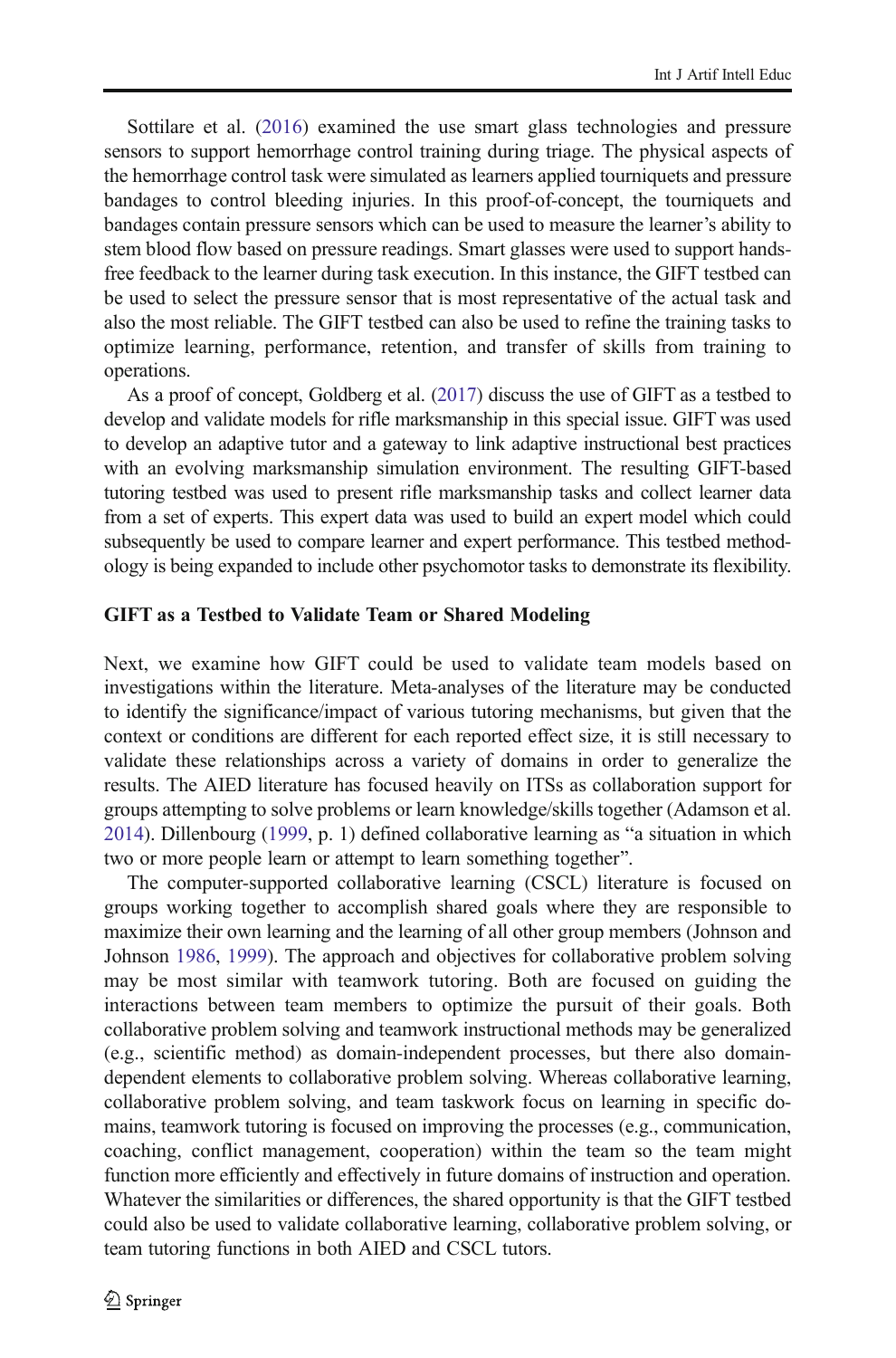In this special issue, Sottilare et al. [\(2017a](#page-12-0), [2017b\)](#page-12-0) investigated the antecedent teamwork states (e.g., cohesion, conflict management, trust) to team learning and performance in the general ITS, AIED, CSCL, and team performance literature. Teamwork involves behavioral, attitudinal, and cognitive contributors or antecedents to both team learning and performance. While this investigation provides a solid initial step toward identifying measures of good/poor team learning/performance, it will still require experimentation via the GIFT testbed to validate behavioral markers as precursors of team states across domains. Experiments are currently being designed to evaluate the relative influence of each marker and the influence of team states as precursors of team learning and team performance. GIFT is also being extended to support: 1) multiple domain knowledge files that are used to assess learning and performance of both individual team members and the team as a whole (assessment of team taskwork), 2) tracking of team states as measures of team learning and performance, and 3) the remedial cues by the tutor to overcome poor teamwork.

In this special issue, Fletcher and Sottilare ([2017](#page-10-0)) reviewed the learning and performance literature to identify how shared mental models of cognition could be used to enhance the adaptive instruction of teams. The goal was to develop a methodology and extend GIFT to enhance adaptive team instruction at the point-of-need. This review is an initial step toward using GIFT to recognize and model the individual team member and collective understanding of domains experienced by the team during training and educational experiences. Based on the literature, it is expected that the modeling of shared mental models and teamwork by ITSs will determine the system's ability to guide team learning. To do so it is important to examine the interaction between ITSs, shared mental models of cognition, and teamwork. Augmenting the shared mental modeling processes of ITSs is expected to enhance the system's effectiveness in tutoring groups (e.g., teams, collaborative learners).

GIFT is being extended to represent mental models of individual learners and teams in various domains of learning. The goal is to determine the effect of various levels of understanding of the team and individual learners by ITSs on their ability to make accurate assessments, make sound instructional decisions, and ultimately to optimize team learning. To this end, GIFT will be extending learner and team modeling beyond near term knowledge and skill found within a single tutoring session to more long term representations of understanding/comprehension based on a history of learner experiences and achievements.

#### GIFT as a Testbed to Evaluate Instructional Approaches for Team Taskwork.

Given the importance of team models and collaborative approaches to instruction discussed above, next we discuss methods to evaluate instructional approaches for training teams to perform specific tasks which is referred to as *team taskwork*. For team taskwork, it is often assumed that each individual is proficient at the basic tasks required during team instruction and that the goal is to enhance the team's performance as demonstrated by measures of quality (e.g., accuracy), speed, and/or reduced resources. This usually involves a tutoring experience where the tutor guides a group of learners toward the goal of learning how to perform a task or set of tasks which require a team to be successful. Since the measures focus on the contributions of each team member to a specific task, team taskwork is domain-dependent.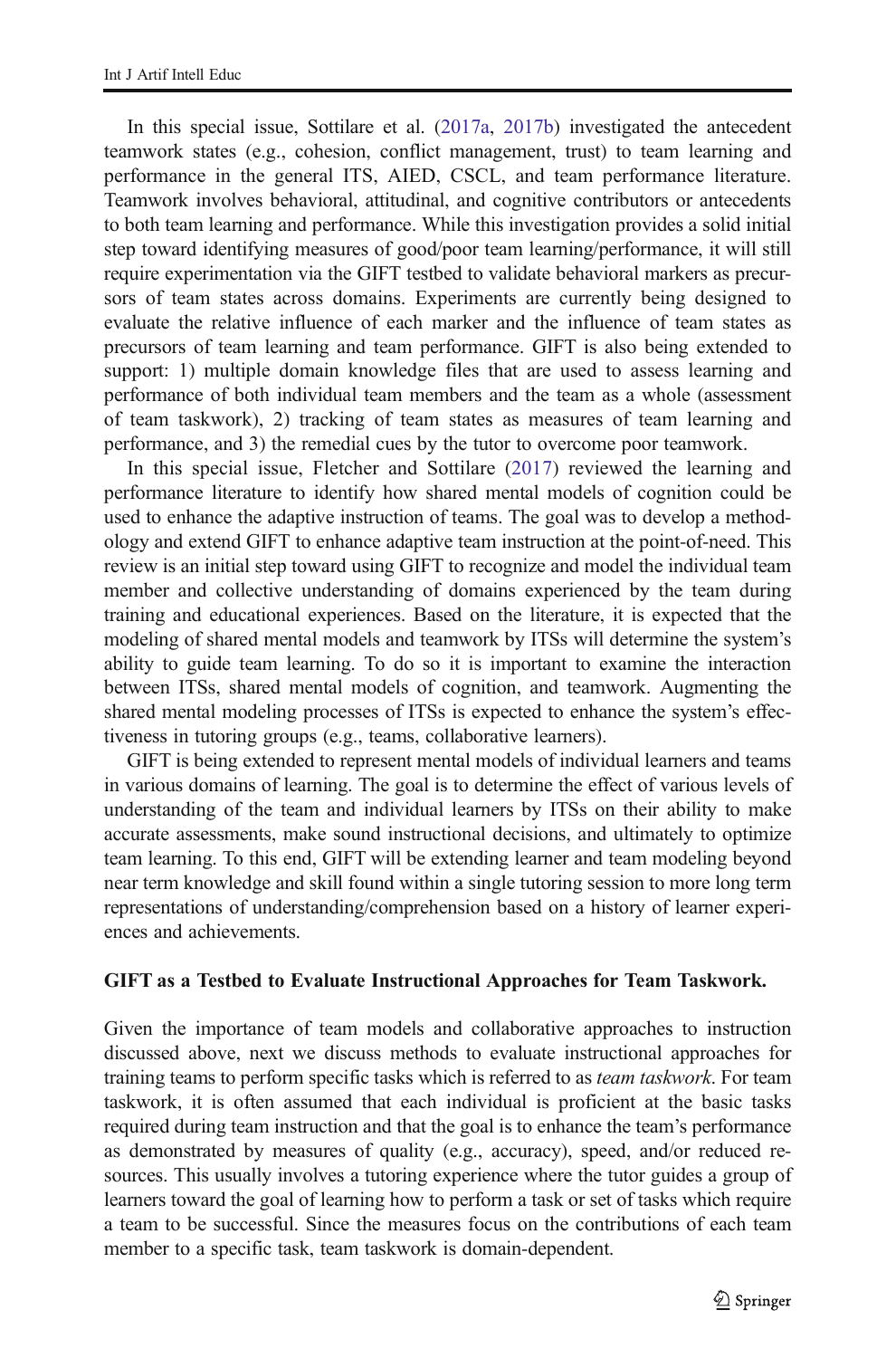The AIED and CSCL communities have a long history of research in intelligent support for learning in groups ranging from conversational strategies (Kumar et al. [2011](#page-11-0)) to embedded training for teams (Zachary et al. [1998\)](#page-12-0) to peer tutoring (Walker et al. [2014](#page-12-0)) to modeling human tutors (Person et al. [2003\)](#page-11-0). A long desired goal has been to generalize the authoring of taskwork in ITSs. GIFT was created in 2012 with the notion that it was possible to standardize process, data structures, messages, and modules to support a data-driven, learner-centric adaptive instructional capability for both individual learners and teams. As noted previously, some tutoring processes (e.g., collaborative problem solving and teamwork tutoring) lend themselves more easily to a generalized model of computer-based tutoring. A more challenging problem is the authoring of ITSs for taskwork and in particular team taskwork where the group is attempting to become more proficient in a specific team domain where the learner models, team model, measures of assessment, and interventions may be unique to that domain. In the AIED community, Olsen et al. ([2013](#page-11-0)) extended the Cognitive Tutor Authoring Tools (CTAT) to support the development of ITSs to allow multiple learning goals and guide collaboration enabled by a broad range of collaboration scripts across multiple task domains.

In this special issue, Gilbert et al. [\(2017\)](#page-11-0) discuss the design and evaluation of an instructional approach to represent taskwork for teams in ITSs. This article discusses some of the challenges in extending GIFT to author ITSs for teams. Authoring team learning objectives requires an understanding of the roles and responsibilities of the individual team members along with assessments of each team member's progress toward assigned goals. The GIFT data structure was extended to represent the domain knowledge of team tasks during a simple surveillance mission involving two team members. This simple example required mechanisms to measure progress toward individual goals, and a model to determine which team member behaviors contributed toward progress for team goals. This prototype formed the basis for new structures in GIFT that the authoring tools will extend to allow ITS developers to define the size of the team, the roles and responsibilities of team members, their expected interactions, and their contributions to team level goals.

## Learn More about Gift

If you are interested in knowing more about GIFT and adaptive instruction, we direct your attention to [www.GIFTtutoring.org](http://www.gifttutoring.org) for details and documentation about GIFT and its authoring, instructional management, and evaluation (testbed) functions. GIFT software is also available as a free download ([https://gifttutoring.](https://gifttutoring.org/projects/gift/files) [org/projects/gift/files](https://gifttutoring.org/projects/gift/files)) or may be used freely in our cloud-based application [\(https://cloud.gifttutoring.org/dashboard/#login](https://cloud.gifttutoring.org/dashboard/%23login)).

The Design Recommendations for Intelligent Tutoring Systems book series is available free at [www.GIFTtutoring.org](http://www.gifttutoring.org) and covers volumes on learner modeling, instructional management, authoring tools, domain, modeling, and assessment with future volumes covering team tutoring, machine learning techniques, and potential standards for ITSs.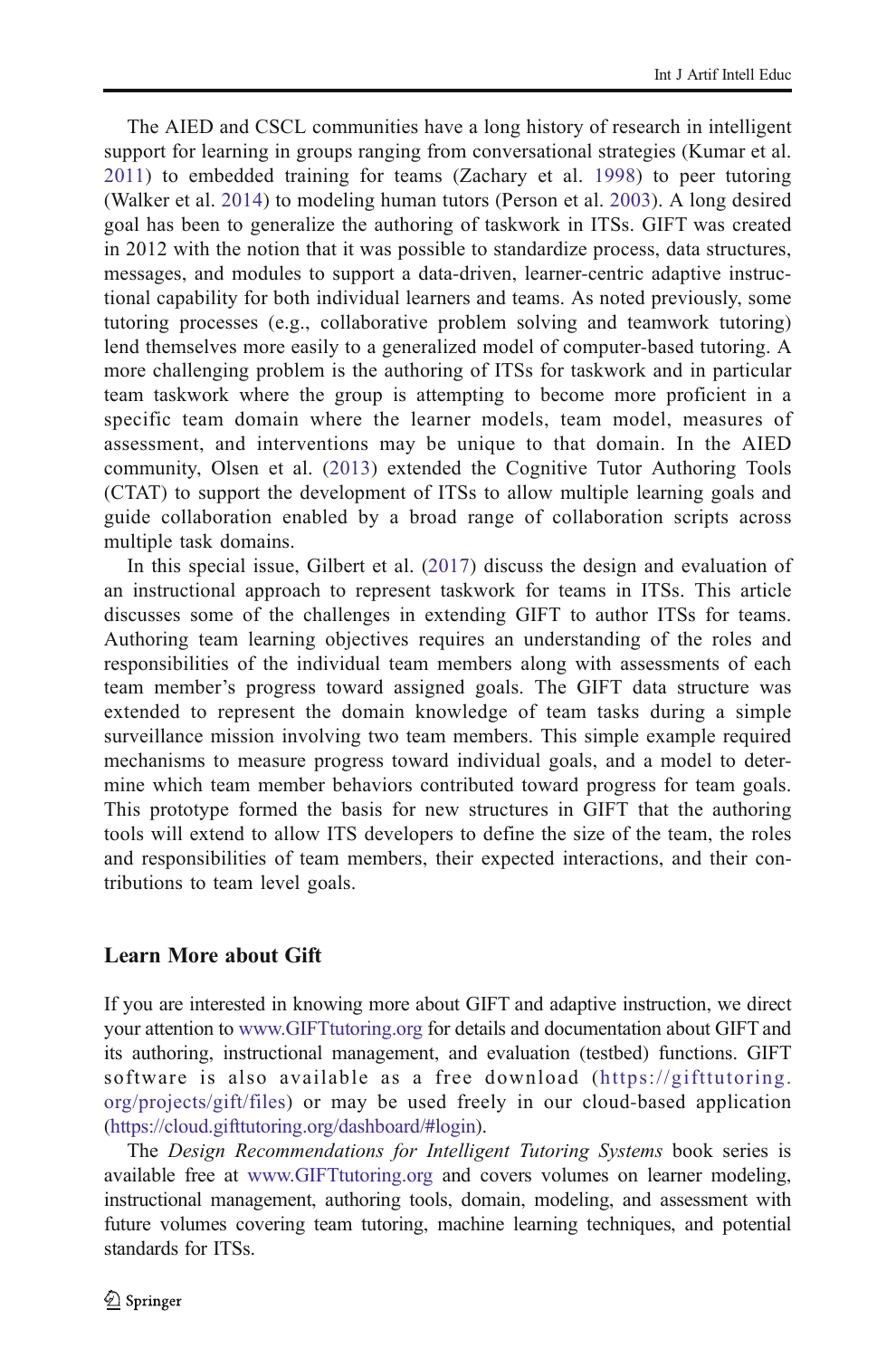<span id="page-10-0"></span>Acknowledgements The research described herein has been sponsored by the U.S. Army Research Laboratory. The statements and opinions expressed in this article do not necessarily reflect the position or the policy of the United States Government, and no official endorsement should be inferred.

Finally, we would like to express our thanks to all the reviewers and to the Associate Editors of IJAIED who took on the workload of managing papers from the Guest Editors, other authors and organizations to mitigate any risk (real or perceived) of potential conflicts of interest.

Open Access This article is distributed under the terms of the Creative Commons Attribution 4.0 International License (http://creativecommons.org/licenses/by/4.0/), which permits unrestricted use, distribution, and reproduction in any medium, provided you give appropriate credit to the original author(s) and the source, provide a link to the Creative Commons license, and indicate if changes were made.

# **References**

- Adamson, D., Dyke, G., Jang, H., & Rosé, C. P. (2014). Towards an agile approach to adapting dynamic collaboration support to student needs. International Journal of Artificial Intelligence in Education, 24(1), 92–124.
- Anderson, L. W., Krathwohl, D. R., Airasian, P., Cruikshank, K., Mayer, R., Pintrich, P., et al. (2001). A taxonomy for learning, teaching and assessing: A revision of Bloom's taxonomy. In L. W. Anderson & D. R. Krathwohl (Eds.). New York: Longman Publishing.
- Baker, R. S. J. D., & Ocumpaugh, J. (2014). Interaction-based affect detection in educational software. In R. A. Calvo, S. K. D'Mello, J. Gratch, & A. Kappas (Eds.), The Oxford handbook of affective computing (pp. 233–245). Oxford: Oxford University Press.
- Baker, R. S. J. D., & Yacef, K. (2009). The state of educational data mining in 2009: A review and future visions. Journal of Educational Data Mining, 1(1), 3–17.
- Bower, G. H. (1992). How might emotions affect learning? In S. Christianson (Ed.), The handbook of emotion and memory: Research and theory (pp. 3–32). Hillsdale: Lawrence Erlbaum Associates.
- Bull, S., & Kay, J. (2008, June). Metacognition and open learner models. In The 3rd workshop on metacognition and self-regulated learning in educational technologies, at ITS2008 (pp. 7-20).
- Burleson, W., & Picard, R. (2007). Affective learning companions. Educational Technology, Special Issue on Pedagogical Agents, 47(1), 28–32.
- Calvo, R. A., & D'Mello, S. (2010). Affect detection: An interdisciplinary review of models, methods, and their applications. IEEE Transactions on Affective Computing, 1(1), 18–37.
- D'Mello, S., & Graesser, A. (2012). Dynamics of affective states during complex learning. Learning and Instruction, 22(2), 145–157.
- D'Mello, S., Blanchard, N., Baker, R., Ocumpaugh, J., & Brawner, K. (2014). I feel your pain: a selective review of affect sensitive instructional strategies. In R. Sottilare, A. Graesser, X. Hu, & B. Goldberg (Eds.), Design recommendations for adaptive intelligent tutoring systems: Adaptive instructional strategies (Vol. 2, pp. 35–48). Orlando: US Army Research Laboratory.
- DeFalco, J., Rowe, J., Paquette, L., Georgoulas-Sherry, V., Brawner, K., Mott, B., Baker, R., & Lester, J. (2017). Detecting and addressing frustration in a serious game for military training. International Journal of Artificial Intelligence in Education. <https://doi.org/10.1007/s40593-017-0152-1>.
- Dillenbourg, P. (1999). What do you mean by collaborative learning? In P. Dillenbourg (Ed.), Collaborativelearning: Cognitive and computational approaches (pp. 1–19). Oxford: Elsevier.
- D'Mello, S., Lehman, B., Sullins, J., Daigle, R., Combs, R., Vogt, K., Perkins, L., & Graesser, A. (2010). A time for emoting: When affect-sensitivity is and isn't effective at promoting deep learning. In J. Kay & V. Aleven (Eds.), Proceedings of the 10th International Conference on Intelligent Tutoring Systems (pp. 245–254). Berlin / Heidelberg: Springer.
- Fletcher, J. D., & Sottilare, R. A. (2017). Shared mental models in support of adaptive instruction of collective tasks using GIFT. International Journal of Artificial Intelligence in Education. [https://doi.org/10.1007](https://doi.org/10.1007/s40593-017-0147-y) [/s40593-017-0147-y.](https://doi.org/10.1007/s40593-017-0147-y)
- Forbes-Riley, K., & Litman, D. J. (2011). Benefits and challenges of real-time uncertainty detection and adaptation in a spoken dialogue computer tutor. Speech Communication, 53(9–10), 1115–1136. [https://doi.org/10.1016/j.specom.2011.02.006.](https://doi.org/10.1016/j.specom.2011.02.006)
- Gagne, R. M. (1985). The conditions of learning and theory of instruction (4th ed.). New York: Holt. Rinehart & Winston.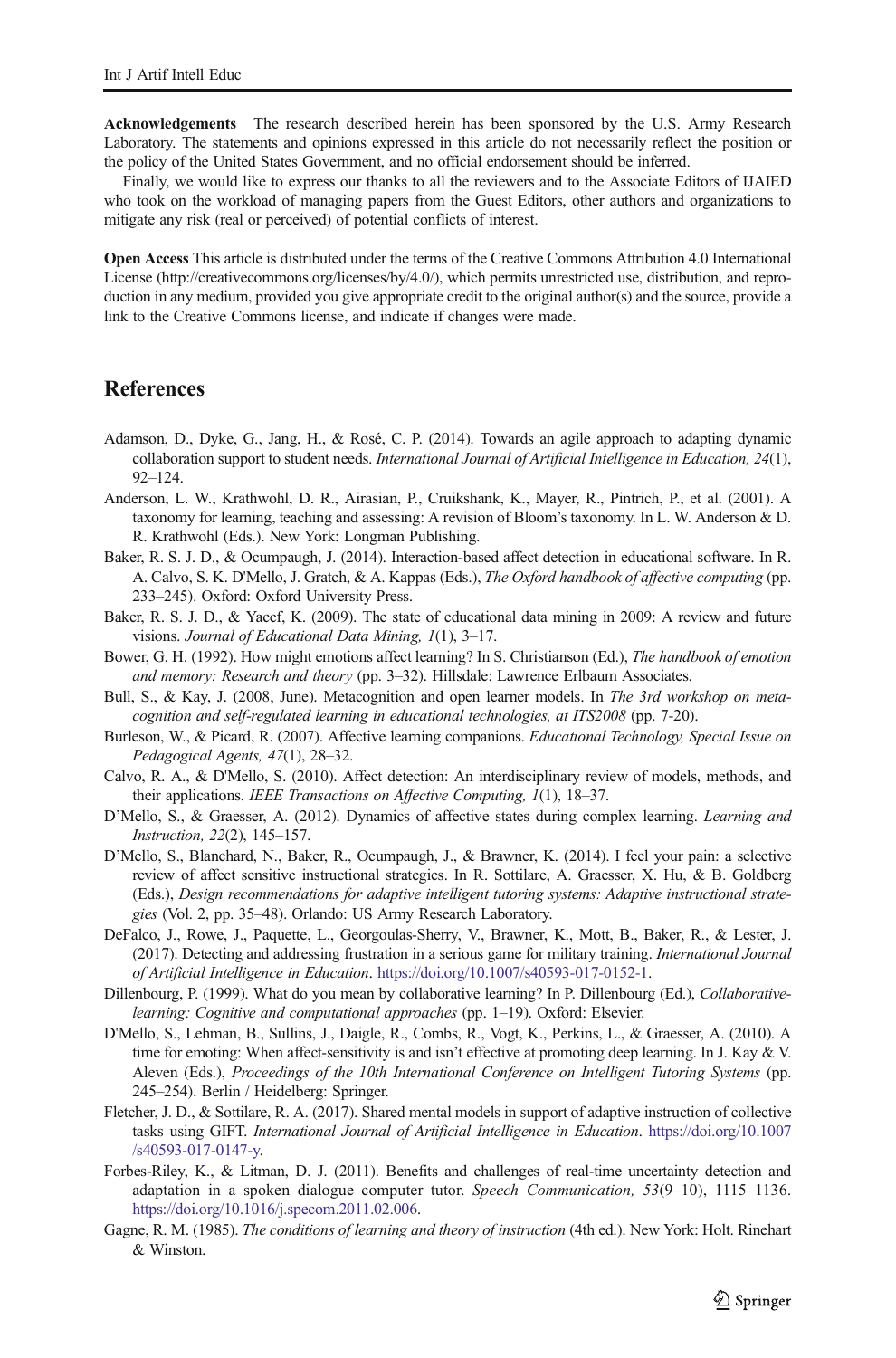- <span id="page-11-0"></span>Gilbert, S., Slavina, A., Dorneich, M., Sinatra, A., Bonner, D., Johnston, J., Holub, J., MacAllister, A., and Winer, E. (2017). Creating a team tutor using GIFT. International Journal of Artificial Intelligence in Education. [https://doi.org/10.1007/s40593-017-0151-2.](https://doi.org/10.1007/s40593-017-0151-2)
- Goldberg, B., Amburn, C., Ragusa, C. & Chen, D. (2017). Modeling expert behavior in support of an adaptive psychomotor training environment: A marksmanship use case. International Journal of Artificial Intelligence in Education. [https://doi.org/10.1007/s40593-017-0155-y.](https://doi.org/10.1007/s40593-017-0155-y)
- Graesser, A. C., Rus, V., & Hu, X. (2017). Instruction based on tutoring. In R. E. Mayer & P. A. Alexander (Eds.), Handbook of research on learning and instruction (pp. 460–482). New York: Routledge Press.
- Grawemeyer, B., Mavrikis, M., Holmes, W., Gutiérrez-Santos, S., Wiedmann, M., & Rummel, N. (2017). Affective learning: Improving engagement and enhancing learning with affect-aware feedback. User Modeling and User-Adapted Interaction, 27(1), 119–158.
- Hanks, S., Pollack, M. E., & Cohen, P. R. (1993). Benchmarks, test beds, controlled experimentation, and the design of agent architectures. AI Magazine, 14(4), 17.
- Johnson, R. T., & Johnson, D. W. (1986). Cooperative learning in the science classroom. Science and Children, 24, 31–32.
- Johnson, D. W., & Johnson, R. T. (1999). What makes cooperative learning work. In D. Kluge, S. McGuire, D. Johnson, & R. Johnson (Eds.), JALT applied materials: Cooperative learning (pp. 23–36). Tokyo: Japan Association for Language Teaching.
- Koedinger, K. R., Corbett, A. T., & Perfetti, C. (2012). The knowledge-learning-instruction framework: Bridging the science-practice chasm to enhance robust student learning. Cognitive Science, 36(5), 757– 798.
- Kumar, R., Beuth, J., & Rosé, C. P. (2011). Conversational strategies that support idea generation productivity in groups. In Proceedings of the 9th International Computer Supported Collaborative Learning Conference, (Volume 1: Long Papers, pp. 398–405). Hong Kong, China: International Society of the Learning Sciences (ISLS).
- Lepper, M. R., Drake, M., & O'Donnell-Johnson, T. M. (1997). Scaffolding techniques of expert human tutors. In K. Hogan & M. Pressley (Eds.), Scaffolding student learning: Instructional approaches and issues (pp. 108–144). Northampton: Brookline Books.
- Merrill, M. D. (1983). Component display theory. In C. M. Reigeluth (Ed.), Instructional-design theories and models: An overview of their current status (pp. 279–333). Hillsdale: Lawrence Erlbaum Associates.
- Munro, A., Johnson, M. C., Pizzini, Q. A., Surmon, D. S., Towne, D. M., & Wogulis, J. L. (1997). Authoring simulation-centered tutors with RIDES. International Journal of Artificial Intelligence in Education, 8(3– 4), 284–316.
- Murray, T. (1999). Authoring intelligent tutoring systems: An analysis of the state of the art. International Journal of Artificial Intelligence in Education (IJAIED), 10, 98–129.
- Murray, T. (2003). An overview of intelligent tutoring system authoring tools: Updated analysis of the state of the art. In T. Murray, S. Blessing, & S. Ainsworth (Eds.), Authoring tools for advanced technology learning environments (pp. 491–544). Dordrecht: Springer Netherlands.
- Olsen, J. K., Belenky, D. M., Aleven, V., Rummel, N., & Ringenberg, M. (2013). Authoring collaborative intelligent tutoring systems. In H. C. Lane, K. Yacef, J. Mostow, & P. Pavlik (Eds.), Proceedings of the artificial intelligence in education (AIED) conference. Heidelberg: Springer.
- Person, N. K., Graesser, A. C., Kreuz, R. J., & Pomeroy, V. (2003). Simulating human tutor dialog moves in AutoTutor. International Journal of Artificial Intelligence in Education (IJAIED), 12, 23–39.
- PISA (2017). Programme for international student assessment (PISA) 2015 collaborative problem solving framework. Organization for Economic Cooperation and Development. April 2017.
- Renduchitnala, C., & Matthews, S. (2017). Intelligent tutor system for laboratory testing for febrile rash illness. In R. Sottilare (Ed.) Proceedings of the 5th Annual Generalized Intelligent Framework for Tutoring (GIFT) Users Symposium (GIFTSym5), (pp. 217–225). Orlando, FL: US Army Research Laboratory.
- Salas, E. (2015). Team training essentials: A research-based guide. London: Routledge.
- Santos, O. C. (2016). Training the body: The potential of AIED to support personalized motor skills learning. International Journal of Artificial Intelligence in Education, 26(2), 730–755.
- Simpson, E. (1972). The classification of learning objectives in the psychomotor domain. Washington DC: Gryphon House.
- Soller, A. (2001). Supporting social interaction in an intelligent collaborative learning system. International Journal of Artificial Intelligence in Education (IJAIED), 12, 40–62.
- Sottilare, R. (2012). Considerations in the development of an ontology for a generalized intelligent framework for tutoring. International Defense & Homeland Security Simulation Workshop in Proceedings of the I3M Conference, (pp. 19–25). Vienna, Austria: DIME Universita di Genova.